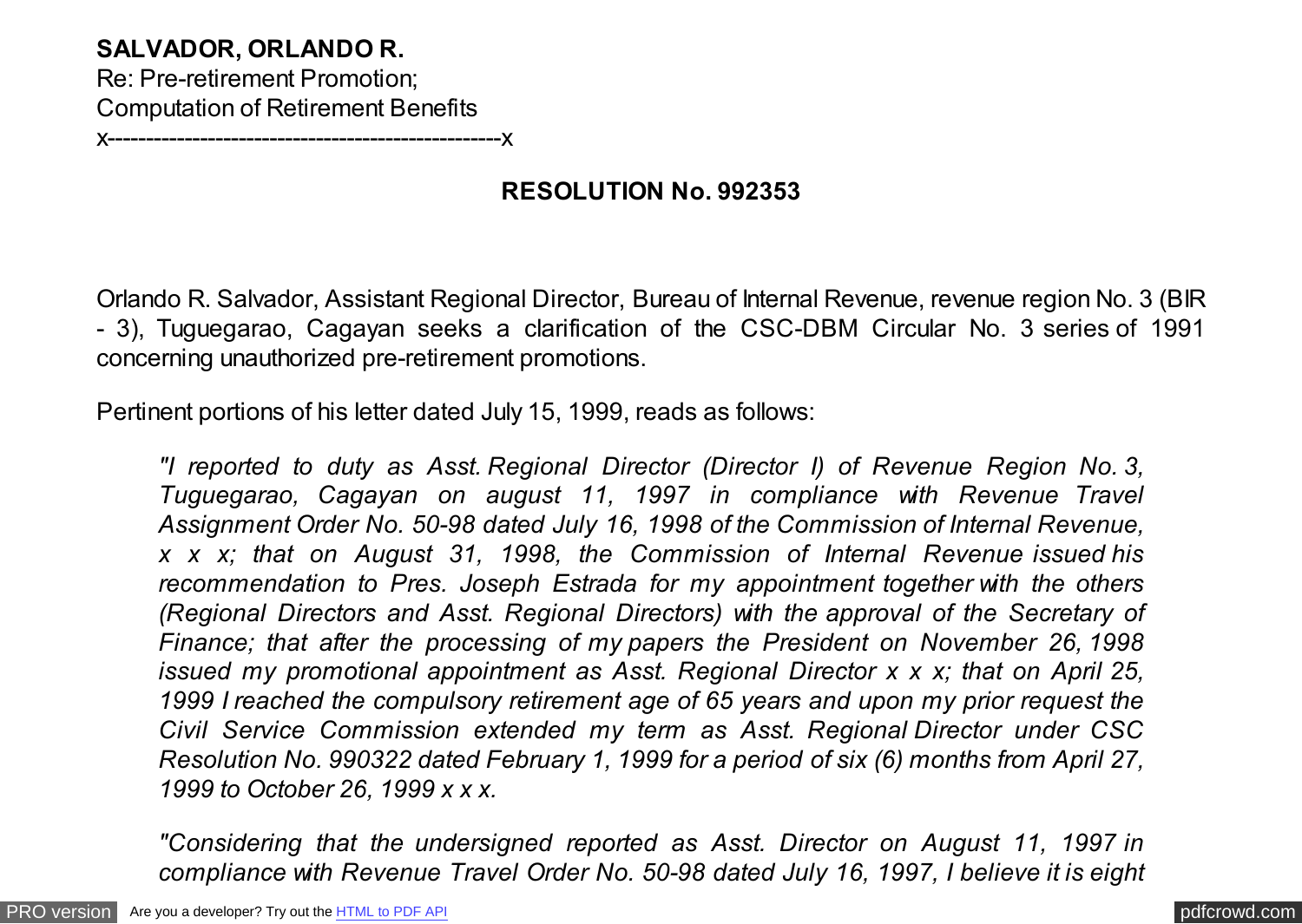*(8) months prior to my compulsory retirement dated April 26, 1999. I have been discharging the functions of Asst. Director immediately even before my papers were submitted to the Office of the President on September 2, 1998. Clearly, I have occupied the position of Asst. Director and assumed office way back the 6-month prohibitive period, prior to my retirement. The documents relative to my promotional appointment were submitted to the Office of the President before the 6-month prohibitive period. (It might be worth mentioning also that I have been discharging the functions of Actg. Asst. Director by virtue of Revenue Travel Assignment Order No. 8-98 dated July 16, 1998 and to which I assumed office thereat on February 5, 1998, photocopy hereto attached as Annex "F" and "G"."*

CSC-DBM Circular No. 3, series of 1991, which prescribes the guidelines for Pre-retirement promotions provides:

## x x x

*"4.2 Unauthorized pre-retirement promotions and salary increases as contemplated in this Circular shall include the following cases:*

*4.2.1 Promotion with increase in salary during the 6-month period immediately preceding the date of retirement of an official or employee under the mandatory mode."*

## x x x

It cannot be denied that the actual period of Salvador's service to the government as an Assistant Director of Revenue District No. III in Tuguegarao, Cagayan, started at the moment when he discharged the functions of such office which began at the time he reported for work, although in an acting capacity, i.e., on August 11, 1997 in compliance with the Bureau's Revenue Travel Assignment Order No. 50-98 dated July 16, 1998. Clearly, Salvador has been discharging the duties of his office as an Assistant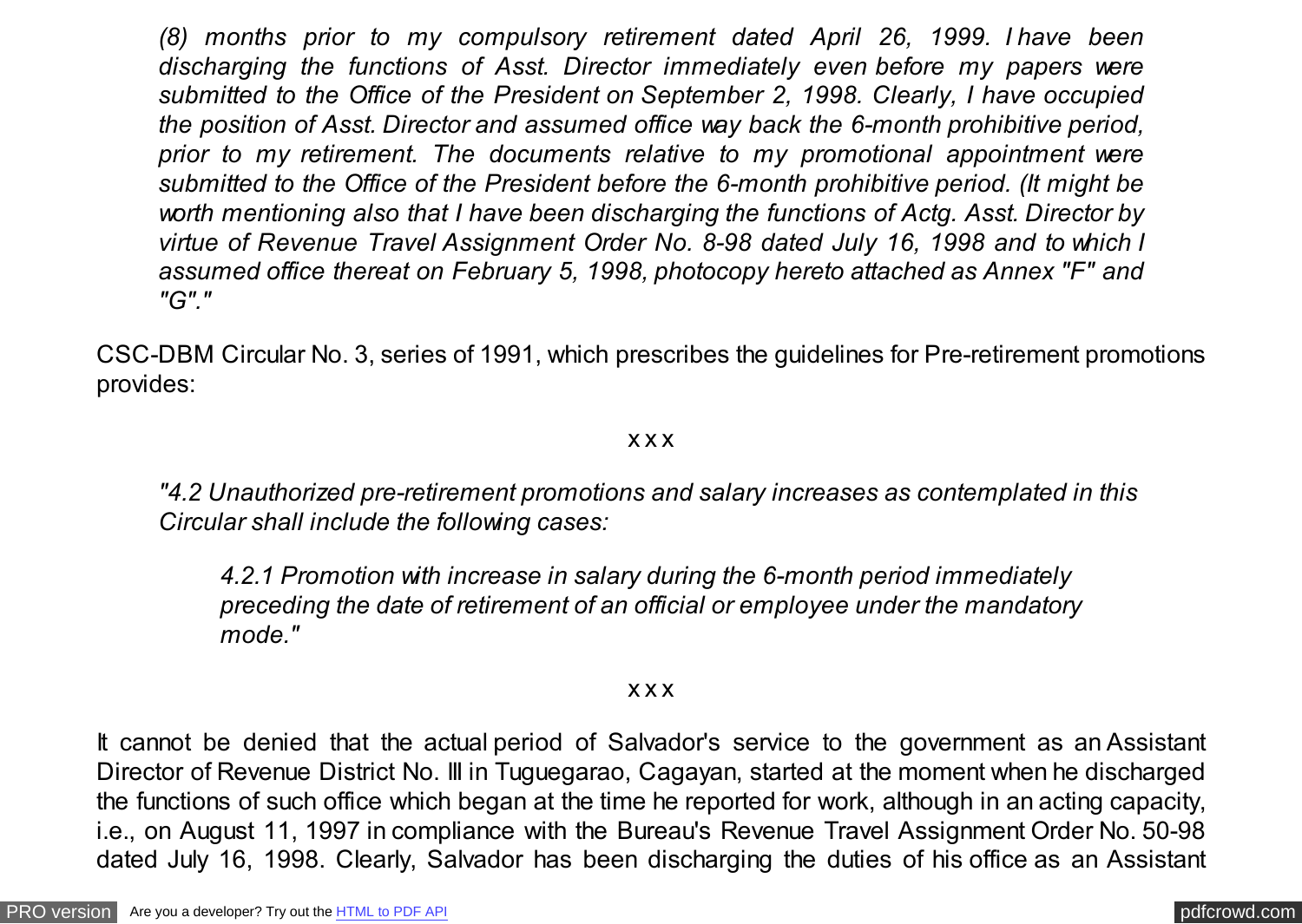Regional Director long before reaching his compulsory retirement age of 65, i.e., on April 25, 1999, and even prior to the processing of his promotional appointment papers which was eventually signed by the President and was referred to the Commissioner of the BIR on November 26, 1998.

It would be grossly inequitable to deny Salvador of the benefit of the promotion he rightfully deserved and it would be in effect, to ignore the fact of Salvador's actual period of service to the government as an Assistant Regional Director. This would also be violative of the spirit of the government retirement laws. As the Supreme Court in GSIS vs. Civil Service Commission (245 SCRA 179) ruled:

"Retirement benefits given to government employees in effect reward them for giving the best years of their lives to the service of their country. This is specially true with those in government service occupying positions of leadership or positions requiring management skills because the years they devote to government service could be spent more profitably in lucrative appointments in the private sector. In exchange for their selfless dedication to government service, they enjoy security of tenure and are ensured of a reasonable amount of support after they leave the government. The basis for the provision of retirement benefits is, therefore, service to government."

Under the peculiar circumstances of the present controversy, the demand for equity prompts this Commission to regard spirit not letter, and intent, not form, in according substantial justice. Thus, in CSC Resolution No. 95-3557 dated June 13, 1995 (Cited in Delano M. Valera, CSC Resolution No. 991404 dated July 1, 1991), the Commission ruled:

*"After an evaluation of the records, this Commission finds that Carmen Francisco is qualified for the position of Clerk IV*� *The promotion was processed outside the six-month period before the retirement. Hence, the promotional appointment of Francisco does not fall within the prohibition of CSC-DBM Joint Circular No. 3, series of 1991."*

**WHEREFORE,** the Commission hereby rules and so holds that the promotion of Orlando R. Salvador as BIR Assistant Regional Director. (Director I) was in order and he is entitled to his retirement benefits